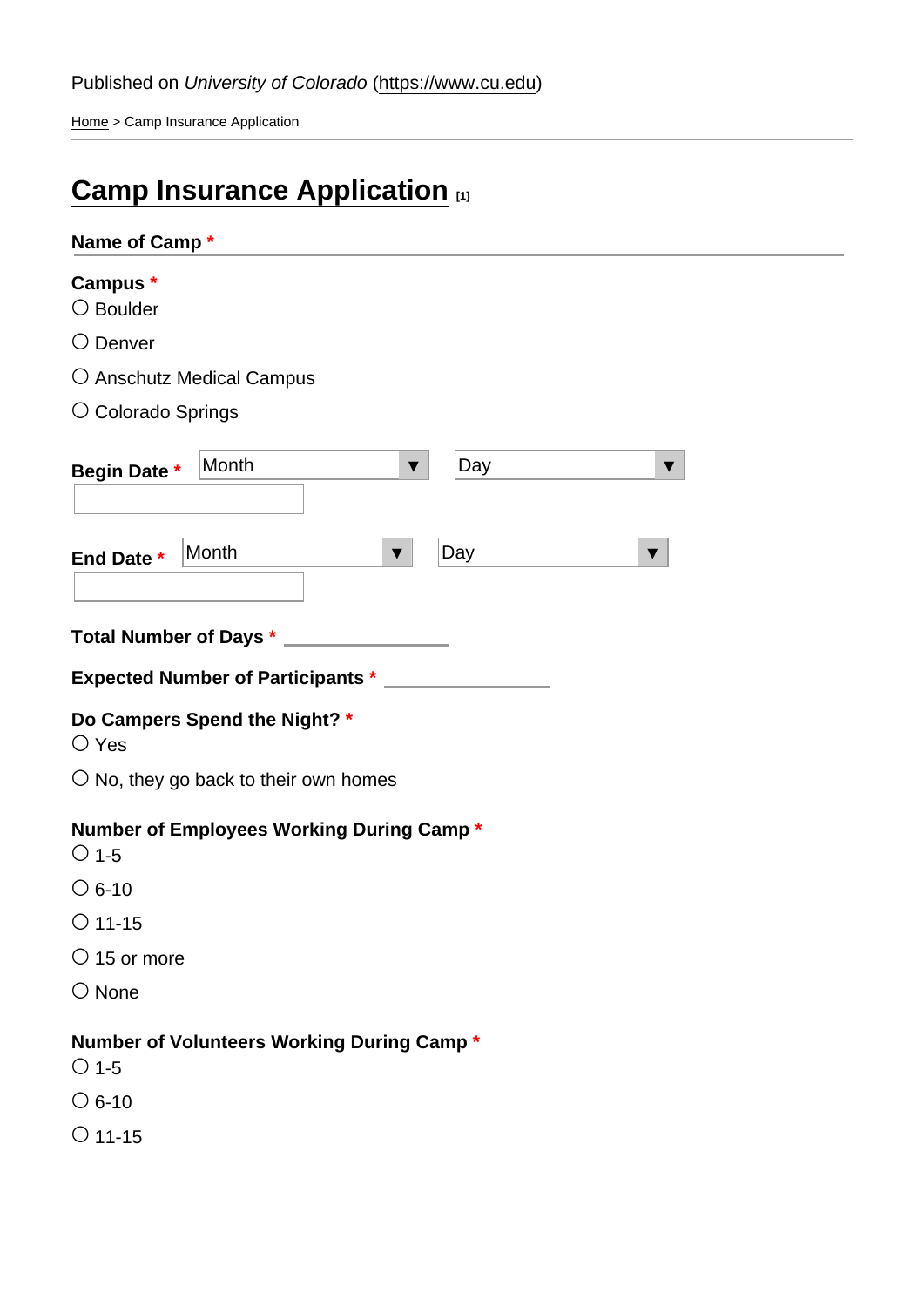$\bigcirc$  15 or more

○ None

### **Camp Type \***

○ Academic

○ Athletic

#### **Activity \***

| Location *                              |  |
|-----------------------------------------|--|
|                                         |  |
|                                         |  |
| Department Name *                       |  |
| <b>Department Coordinator *</b>         |  |
| Campus Box Number * ________________    |  |
| Mode of Travel *                        |  |
| <b>Speed Type Number</b>                |  |
| Approving Org # (Colorado Springs only) |  |
|                                         |  |
| Campus Fax * ________________________   |  |
| <b>Email Address *</b>                  |  |
| <b>Additional Comments</b>              |  |
|                                         |  |
|                                         |  |

#### **APPLICATION COPY**

If you would like a copy of this application, please enter your email address below and a copy will be emailed.

#### **Application Copy Email Address**

 $-$  CAPTCHA  $-$ 

This question is for testing whether or not you are a human visitor and to prevent